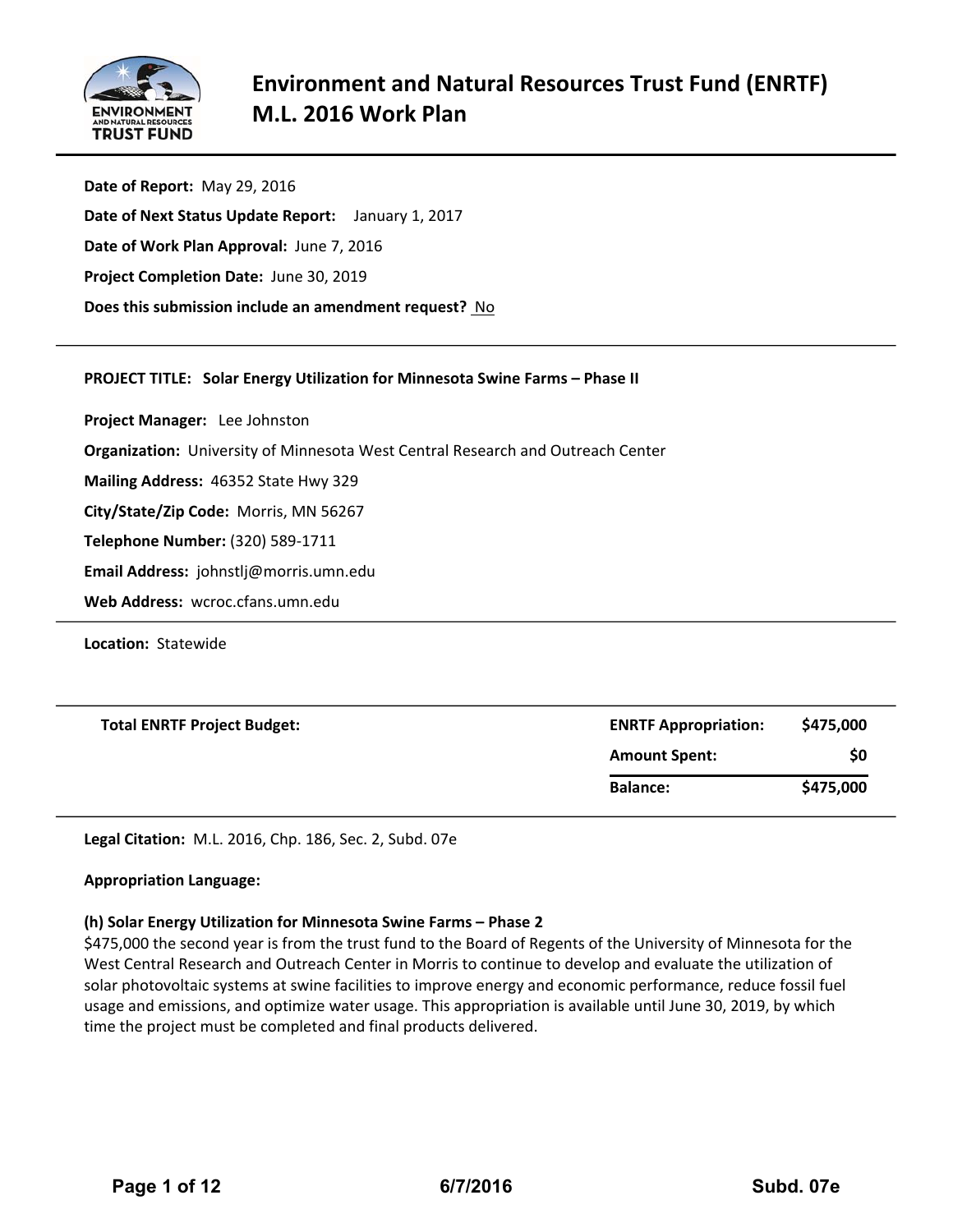## **II. PROJECT STATEMENT:**

This project addresses an important question facing American pork producers, namely how to lower fossil energy use and reduce the carbon and environmental footprint of swine production systems. Minnesota has been a leader in addressing competing challenges within the nexus of food, environment, and energy. Pork producers need innovative housing systems that help address environmental and energy concerns while remaining competitive in the global market for pork. Minnesota is a major pork producing state (3rd nationally). The Midwestern climate dictates considerable indoor environmental (temperature) control of production facilities to ensure efficient production and comfort of pigs and workers. This environmental control includes heating (fossil fuels) during cold conditions and cooling (electricity) during warm/hot weather for all phases of pig production. Producers are seeking solutions to their energy use challenges. Helping producers find solutions to these challenges fits well with the ten-year goal of the Univ. of MN's West Central Research and Outreach Center (WCROC). That goal is to reduce fossil energy consumption and reduce the carbon and environmental footprint of Minnesota farms. This goal was established as part of a strategic planning process that identified rising energy costs and changing market demands for low carbon footprint agricultural products as key agricultural issues in the next decade. In applying this strategic goal to the problem facing the Minnesota pork industry, the research team identified two innovative methods to cool pigs that will lower ventilation rates and thus emissions of odor, greenhouse gases, and dust in exhaust air, reduce water usage, and lower the carbon and environmental footprint of Minnesota‐produced pork. The first cooling system uses liquid‐cooled pads located in farrowing stalls to cool the sows while they nurse their piglets during summer. Sows will lie on the pads and heat will be transferred from their body to the liquid contained within the pad. The second cooling system will provide chilled drinking water (55 °F) to sows in a farrowing facility. Sows provided cooled water drink less water, and are physically cooled by intake of the chilled water. Water cooling will be provided by a chiller or an air‐source heat pump powered by solar PV collectors mounted on the roof of the sow facility. This project complements other ongoing state‐ and commodity‐funded projects at WCROC that are investigating clean energy agricultural production systems.

## **III. OVERALL PROJECT STATUS UPDATES:**

**Project Status as of: January 1, 2017**

**Project Status as of: July 1, 2017**

**Project Status as of: January 1, 2018**

**Project Status as of: July 1, 2018**

**Project Status as of: January 1, 2019**

**Overall Project Outcomes and Results:**

## **IV. PROJECT ACTIVITIES AND OUTCOMES:**

## ACTIVITY 1: Design, install, and evaluate a solar PV system and sow cooling pads in the farrowing facility

**Description:** The team will install a 20 kW solar PV collector and research the effective cooling of farrowing sows. Performance testing will be conducted over the course of Years 2 and 3. The electric energy generated from the solar PV system will be used primarily to power a water chiller / heat pump. The use of chilled water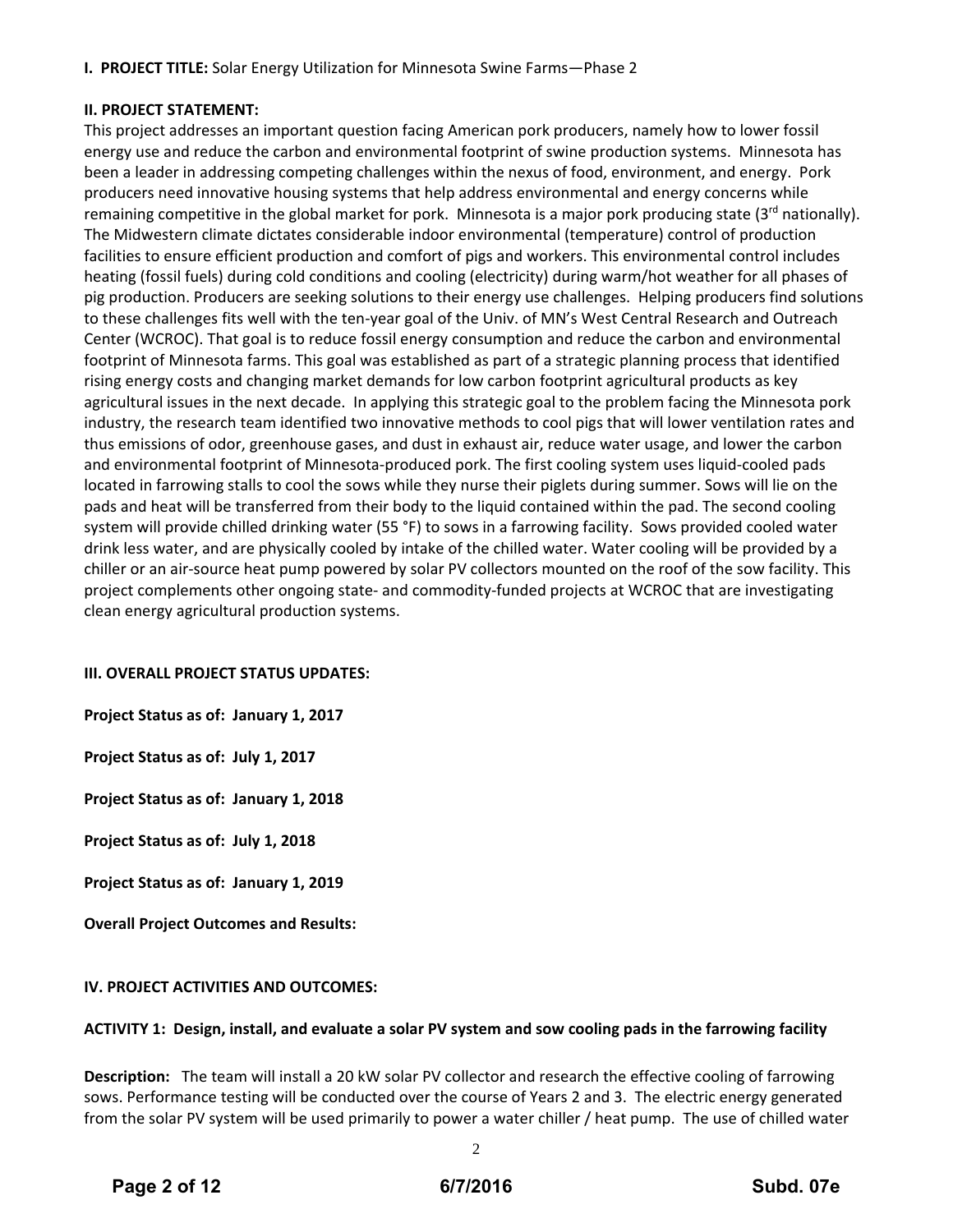will be evaluated as a means to cool sows using water jacketed floor pads that the sows lay upon. The solar powered cooling system will be designed using a combination of internal expertise and an external engineering firm. Commercially available floor pads will be installed in a farrowing room at the WCROC facilities and be connected to the water cooling system. Evaluation of the cooling pad system will be completed to determine improvements in performance and comfort of sows and their piglets in research over 2 summers. An engineering firm will assist the project team to model and design energy-efficient cooling systems that can be retrofitted into conventional swine facilities. Most of the swine facilities located in Minnesota have standardized design and construction. Therefore, retrofit designs can be utilized extensively across the state. The intent is to use an electric powered chiller / air‐source heat pump to provide chilled liquid for the cooling systems. Heat pumps, especially air‐source heat pumps, can be retrofitted to existing swine facilities. Heat pumps have a coefficient of performance of 2.5 meaning for every unit of energy put into the system, 2.5 units are available for use. Therefore, heat pumps could be a novel, energy saving feature for swine facilities. Cooling systems will be utilized that can also be incorporated into existing facilities. Interface control systems will be developed to effectively manage the novel cooling systems.

In the WCROC farrowing building, the project team will use either commercially‐available or custom fabricated floor pad coolers within sow farrowing stalls and heat pumps to provide the cool, circulating fluid. Farrowing stalls are challenging to maintain proper temperature as a producer wants to keep the sows cool (about 60 °F) while keeping the piglets warm and dry (about 86 °F). Pad coolers utilize plates of steel with cooling loops attached to the underside which allow liquid to circulate. The pads are placed in the sow's stall and cool liquid is pumped through the cooling loops. Pad coolers will cool the sows through direct contact as the sow will lay across the pad and allow the piglets to remain warm in a separate, adjacent area. The liquid can then return to the heat pump where there is a transfer of the heat to the exterior air. The pad cooler covers about 30 to 50% of the sow's lying area and body. The farrowing building has two rooms with each containing sixteen individual sow farrowing stalls. Within one room, each sow will be cooled with a pad cooler and heat pump(s). The other room will be operated as the Control Treatment using conventional, forced-air ventilation cooling.

The project team will begin field testing by commissioning the systems without pigs in the rooms. In months 1 through 10, the cooling pads and chiller will be ordered and installed. Following installation, the system will be commissioned over the course of two months to insure proper performance during the sow trial. The commissioning process will include:

- Calibrating and refining controls
- Measuring liquid cooling temperatures
- Modeling heat transfer performance
- Troubleshooting

Once the system and controls are fine‐tuned, pigs will be added to the buildings. Testing with pigs is anticipated to begin in the second year of the project.

In the farrowing building, sows will be allotted randomly to one of the two treatments: forced air ventilation cooling (Control Treatment ‐ Room 1) or chiller / heat pump with pad cooler (Pad Cooling Treatment ‐ Room 2 ). Animal performance variables measured will include: individual sow body temperature, sow feed intake, changes in sow weight and backfat depth, piglet and litter weight gains, and number of days from farrowing (birthing) to re‐breeding. Amount of feed consumed daily by each sow will be recorded. Initial and ending (weaning date) sow weights will be recorded. Body temperature and respiration rates of the sows will be measured and utilized as an indicator of heat stress experienced by the sow. Following completion of the initial testing period, the study will be replicated at least once (if appropriate weather conditions allow) with a second set of sows to increase statistical confidence. Mechanical performance measures will include electrical energy consumption including power consumed by the heat pumps and ventilation fans which will be measured along with the outdoor, room, and cooling loop (fluid) temperatures. Air temperature and quality will be important metrics so variables measured will include: room temperatures, responsiveness of cooling systems in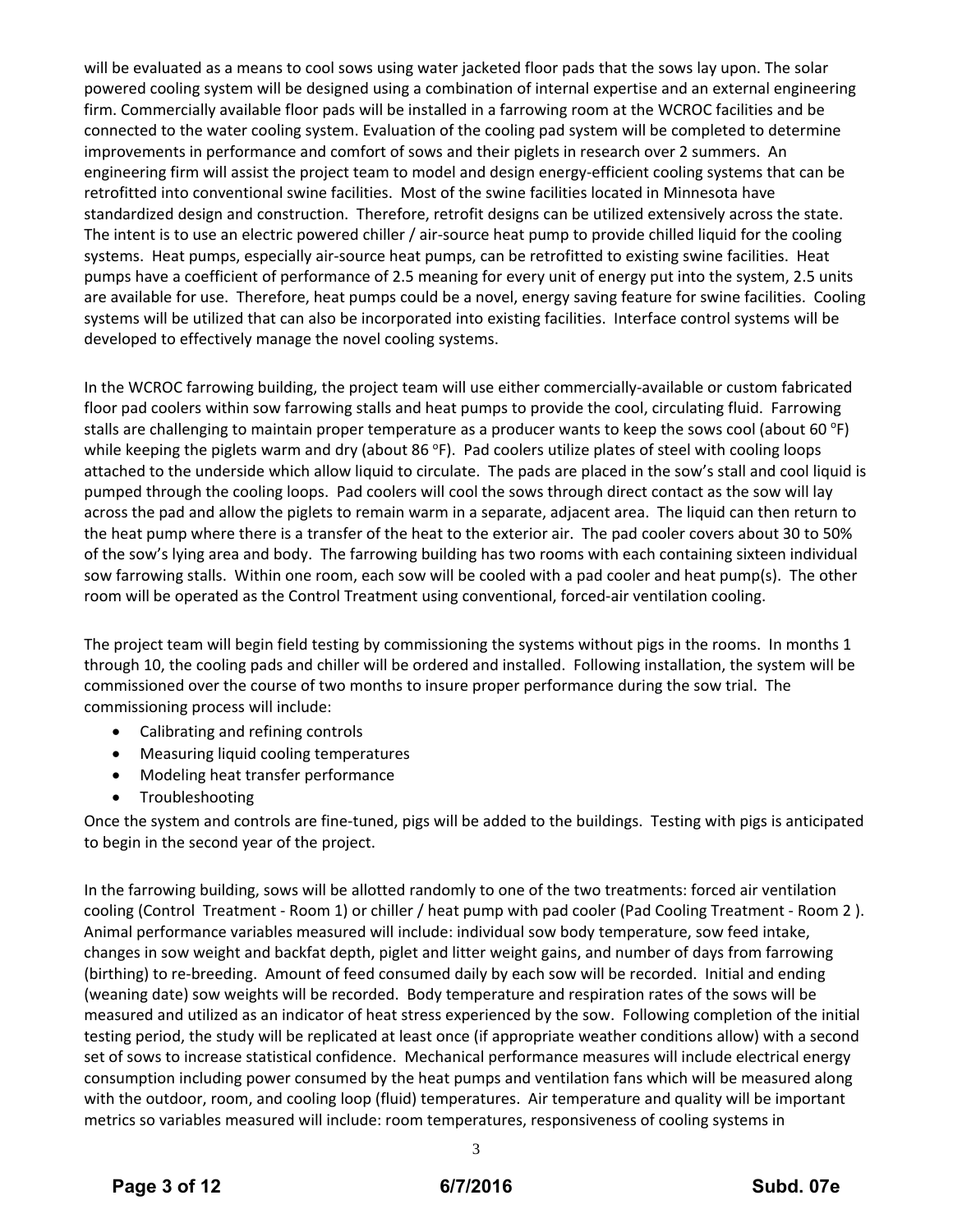maintaining setpoint temperatures, humidity levels, and concentrations of ammonia, hydrogen sulfide, carbon dioxide, methane, and nitrous oxide.

Outcomes will include information regarding energy savings and influences on pig performance. The information will then be used for the economic evaluation in Activity 3.

Reliability and durability of cooling systems are extremely important as equipment failure usually leads to compromised performance and in some situations could lead to death of a significant number of pigs. Swine production facilities are much harsher environments than office buildings with relatively high concentrations of dust, gases, and humidity, which increases the chances for physical damage to equipment. Typically, these undesirable components of air in the room are removed with exhaust air in a forced-air cooling system. Also, solar PV arrays may be exposed to harsher than normal conditions at a swine production facility. To characterize reliability of the solar PV and cooling systems, the project team will measure operational availability, hours of operation, energy production (solar PV), and maintenance and repair events. This information will be incorporated into an extension bulletin and be used to refine cooling system pre‐designs for swine farrowing facilities (Activity 3).

### **Summary Budget Information for Activity 1: ENRTF Budget: \$ 272,860**

**Amount Spent: \$ 0 Balance: \$ 272,860**

| <b>Outcome</b>                                                                       | <b>Completion Date</b> |
|--------------------------------------------------------------------------------------|------------------------|
| <b>1.</b> Install solar PV collectors (20 kW) on the farrowing facility              | 10/1/2016              |
| 2. Design and install sow cooling systems including water-cooled pads for sows, heat | 4/1/2017               |
| pumps, and water delivery                                                            |                        |
| 3. Field test and evaluate floor pad cooling for farrowing groups                    | 4/1/2019               |

**Activity Status as of: January 1, 2017**

**Activity Status as of: July 1, 2017**

**Activity Status as of: January 1, 2018**

**Activity Status as of: July 1, 2018**

**Activity Status as of: January 1, 2019**

**Final Report Summary:**

## **ACTIVITY 2: Design, install and evaluate chilled drinking water system for pigs**

**Description:** A second option to cool sows is to provide cool drinking water. Even though this seems to be obvious, initial testing has shown that drinking water in conventional farrowing facilities can warm up significantly and contribute to overheating animals. So chilling and recirculating the drinking water may be an effective approach to maintaining sows within their thermal neutral comfort zone. When sow body temperatures climb above the thermal neutral comfort zone, feed efficiency, reproductive performance, and litter performance can decline significantly.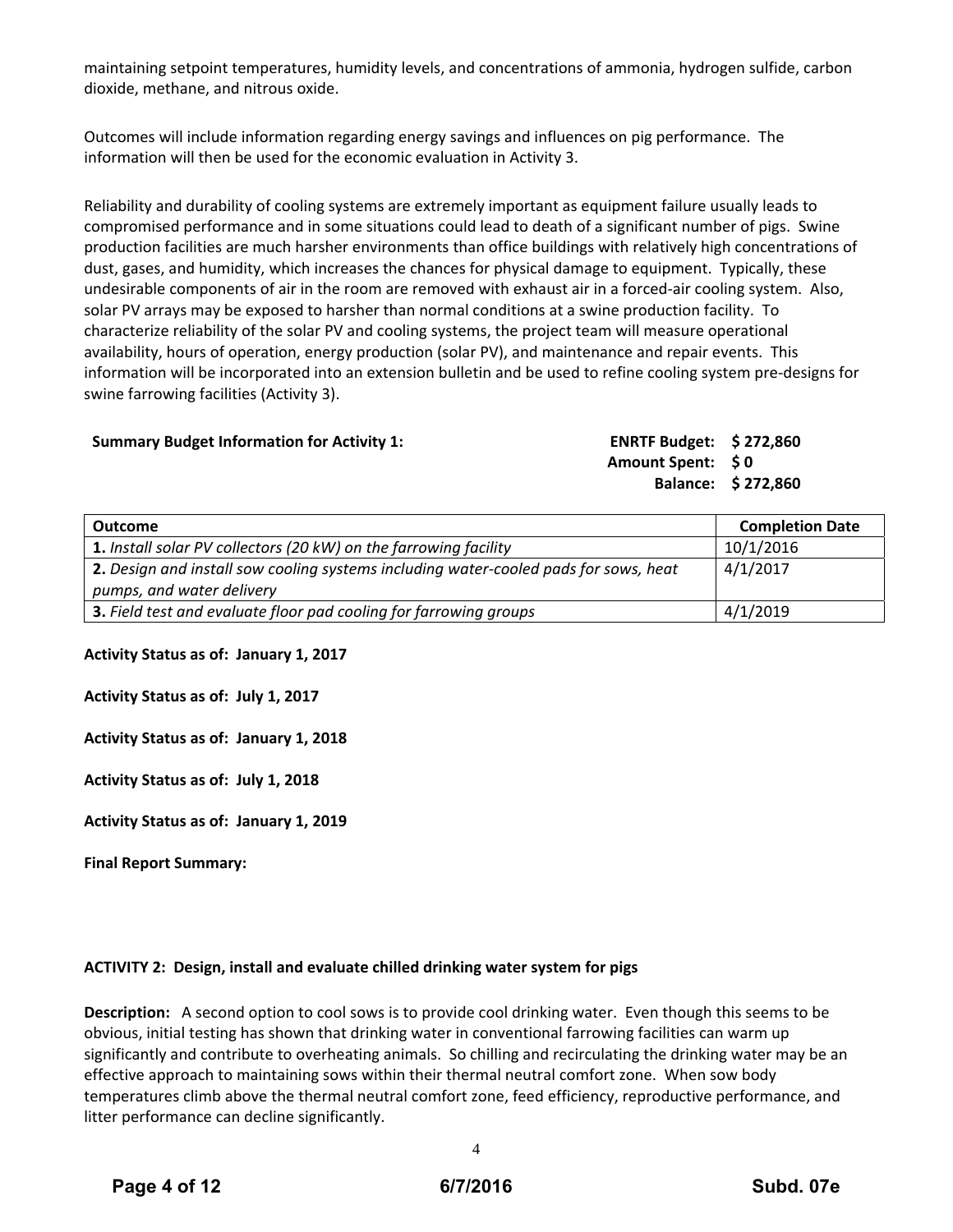In this activity, a cooling system that supplies chilled drinking water to sows will be designed by the project team and external consulting engineers. The team anticipates using the same chiller / heat pump used in Activity 1 to chill the drinking water. The system will be installed and evaluated in the farrowing building at WCROC. The system will be evaluated for its ability to provide chilled water consistently and reliably to sows over the two years of the project. Economic feasibility of the system will be determined considering costs of equipment, installation (including insulating water lines), maintenance, operation, and performance of sows. Electricity from the solar PV array will be used to power the system. Sows will be allotted randomly to one of the two treatments: conventional drinking water (Control Treatment ‐ Room 1) or chilled drinking water (Chilled Water Treatment ‐ Room 2 ). Animal performance variables measured will include: individual sow body temperature, sow feed intake, changes in sow weight and backfat depth, piglet and litter weight gains, and number of days from farrowing (birthing) to re‐breeding. Amount of feed consumed daily by each sow will be recorded. Initial and ending (weaning date) sow weights will be recorded. Body temperature and respiration rates of the sows will be measured and utilized as sensitive indicators of heat stress experienced by the sow. Following completion of the initial testing period, the study will be replicated at least once (if appropriate weather conditions allow) with a second set of sows to increase statistical confidence. Water temperature of the system will be measured for both the control and chilled water treatments. Temperature of the drinking water will be measured as it enters the building, after chilling (chilled water treatment), and at various points within the farrowing room. Energy consumed in chilling the drinking water will be measured.

| <b>Summary Budget Information for Activity 2:</b> | <b>ENRTF Budget: \$139,434</b> |                    |
|---------------------------------------------------|--------------------------------|--------------------|
|                                                   | Amount Spent: \$0              |                    |
|                                                   |                                | Balance: \$139,434 |

| Outcome                                                                                    | <b>Completion Date</b> |
|--------------------------------------------------------------------------------------------|------------------------|
| <b>1.</b> Design and install a chilled drinking water system in the sow farrowing facility | 4/1/2017               |
| 2. Field test and evaluate the chilled drinking water system in the sow farrowing facility | 4/1/2019               |

### **Activity Status as of: January 1, 2017**

**Activity Status as of: July 1, 2017**

**Activity Status as of: January 1, 2018**

**Activity Status as of: July 1, 2018**

**Activity Status as of: January 1, 2019**

**Final Report Summary:**

### **ACTIVITY 3: Perform economic analysis and disseminate results of system evaluations**

**Description:** A basic cost‐benefit analysis will be developed comparing the conventional and energy‐optimized systems. Basic economics will be evaluated in terms of capital expense, operational and maintenance costs, pig performance, and energy savings. A closeout spreadsheet model will be developed for the farrowing treatments. The spreadsheet will include the capital and operating costs from each system and will project simple payback using performance information observed during the farrowing facility trials. A spreadsheet will be developed for swine producers so they can model their own potential return on investment for the energy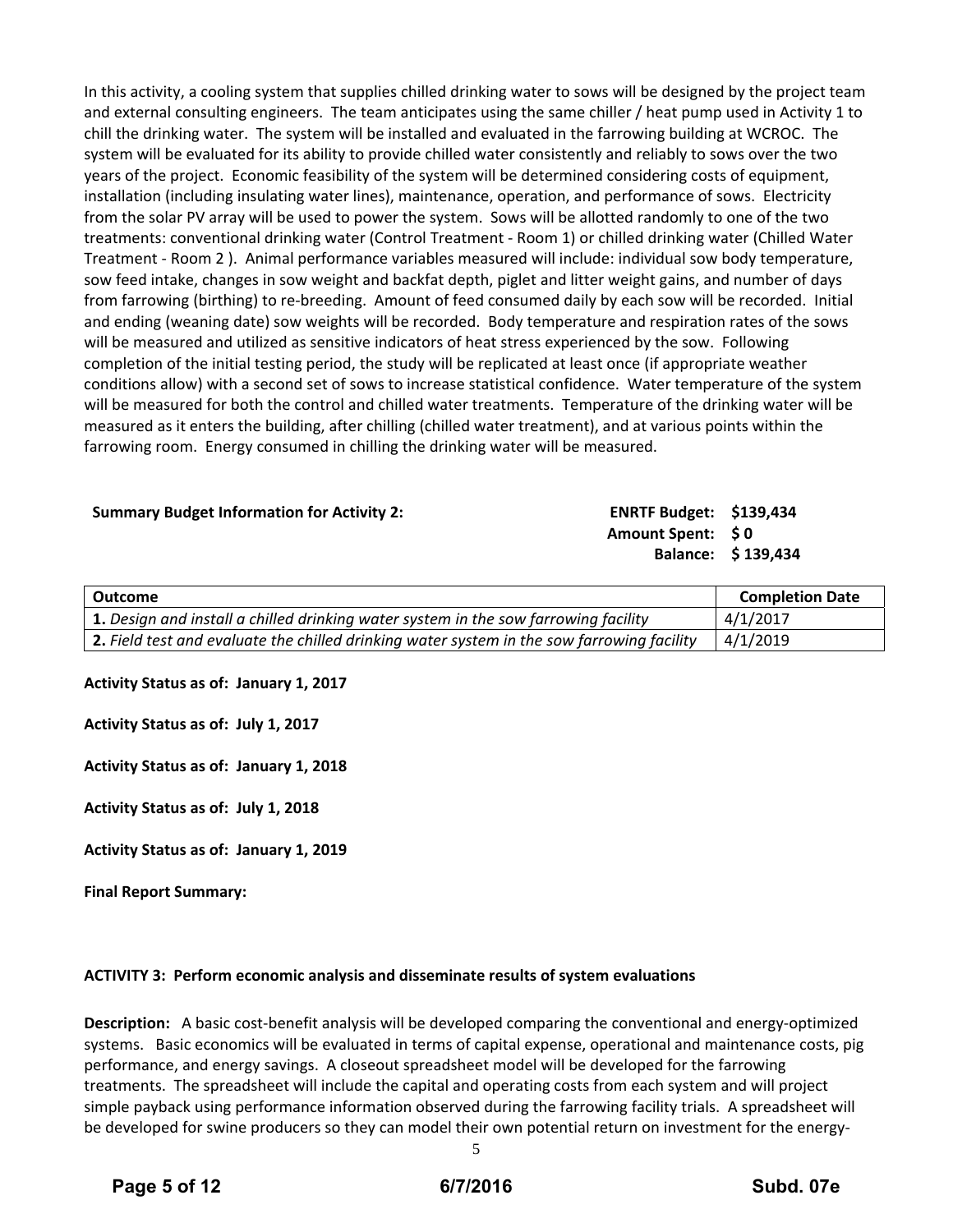efficient cooling system retrofits. The results of the study will be transferred to swine producers through a variety of methods including presentations and tours at the Midwest Farm Energy Conference in Summer 2017 focusing on swine production facilities, development of an extension bulletin, a dedicated web page, news articles in agricultural magazines, summaries on the University of Minnesota Extension Swine webpage, peer‐ reviewed publications, and through presentations to swine producers at industry meetings. The information will be incorporated into an extension bulletin and be used to refine cooling system pre-designs for swine farrowing facilities.

#### **Summary Budget Information for Activity 3:**

| ENRTF Budget: \$62,706 |                   |
|------------------------|-------------------|
| Amount Spent: \$0      |                   |
|                        | Balance: \$62,706 |

| <b>Outcome</b>                                                                                | <b>Completion Date</b> |
|-----------------------------------------------------------------------------------------------|------------------------|
| 1. Perform a basic economic analysis on the solar PV and sow cooling systems.                 | 4/1/2019               |
| 2. Develop an extension bulletin with results as well as pre-design examples for the solar    | 4/1/2019               |
| PV and sow cooling systems that producers may use as quides. The extension bulletin           |                        |
| will be printed and placed on-line.                                                           |                        |
| 3. In each of the first two years of the project, the project and preliminary results will be | 6/1/2019               |
| discussed at 3 or more producer / professional meetings. In Year 3, the team will             |                        |
| organize three informational meetings in key swine production areas of Minnesota.             |                        |

**Activity Status as of: January 1, 2017**

**Activity Status as of: July 1, 2017**

**Activity Status as of: January 1, 2018**

**Activity Status as of: July 1, 2018**

**Activity Status as of: January 1, 2019**

**Final Report Summary:**

### **V. DISSEMINATION:**

**Description:**  Results of this project will be disseminated through several methods. In summer 2017, the West Central Research and Outreach Center will host the Midwest Farm Energy Conference. Attendees expect to include livestock producers, energy professionals, students and other stakeholders. At the conference, results of this project will be presented and there will be a tour of the solar energy systems at the WCROC Swine Research Unit (as long as biosecurity protocols can be met). Initial results will be discussed at three or more meetings with swine producers, swine industry professionals, or energy professionals in each of the first two years of the project. In Year Three, the project team will organize three informational meetings in key swine production areas of Minnesota. The meetings will focus on disseminating the results to swine producers and the professionals that consult with swine producers. The results will also be disseminated on‐line on the WCROC website as well as the University of Minnesota Swine Extension Team website. An extension bulletin with the project results and retrofit pre‐designs will be printed and provided to swine producers and other stakeholders. We also anticipate publishing results in academic journals, local and regional newspapers, and industry magazines.

### **Status as of: January 1, 2017**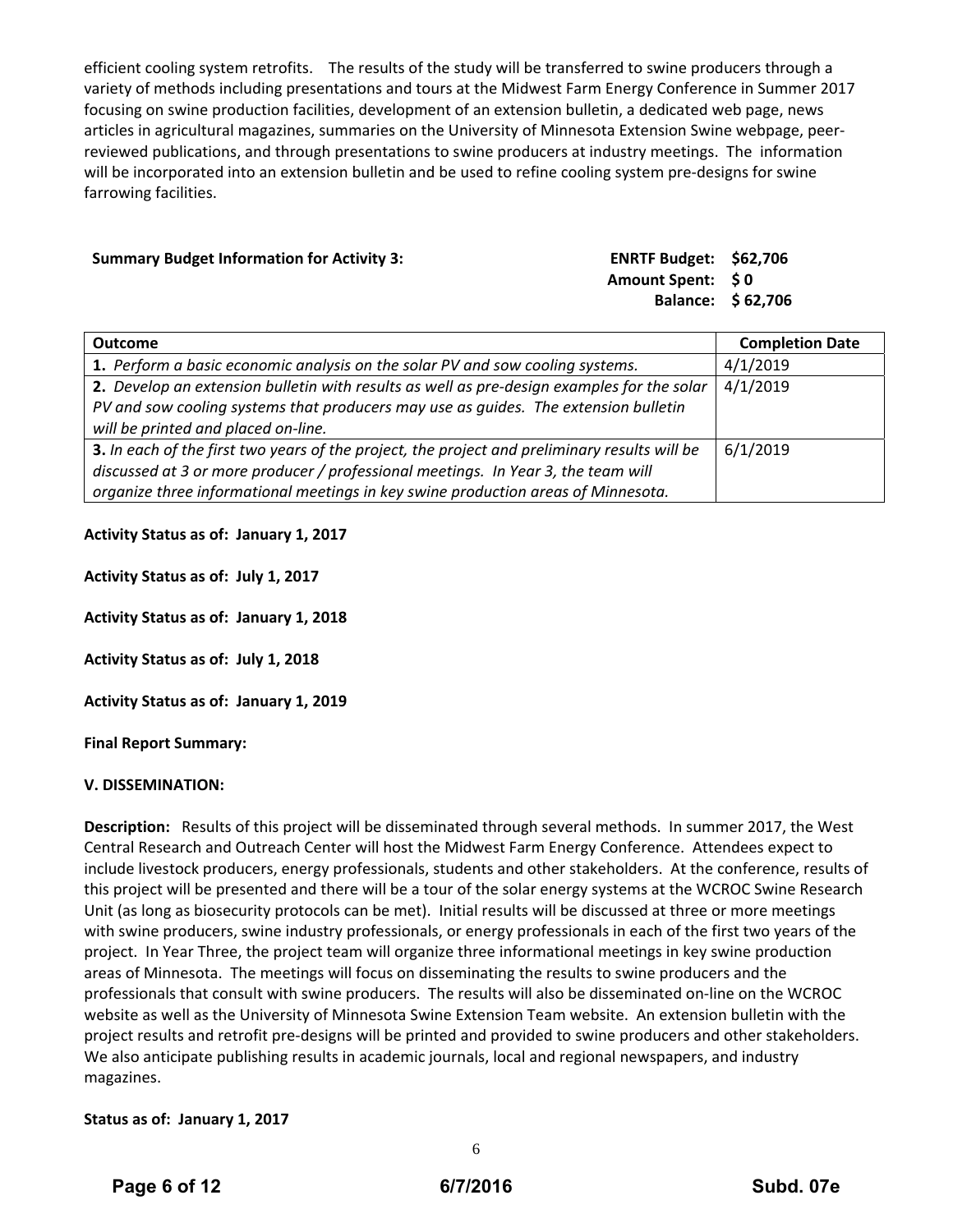**Status as of: July 1, 2017**

**Status as of: January 1, 2018**

**Status as of: July 1, 2018**

**Status as of: January 1, 2019**

**Final Report Summary:**

# **VI. PROJECT BUDGET SUMMARY:**

## **A. ENRTF Budget Overview:**

| <b>Budget Category</b>                             | \$ Amount | <b>Overview Explanation</b>                                                                                                                                                                                                                                                                                                                                                                                                                                                                                                |
|----------------------------------------------------|-----------|----------------------------------------------------------------------------------------------------------------------------------------------------------------------------------------------------------------------------------------------------------------------------------------------------------------------------------------------------------------------------------------------------------------------------------------------------------------------------------------------------------------------------|
| Personnel:                                         | \$228,510 | Staff to coordinate project, collect and organize<br>data, and assist in disseminating results<br>including: Project Coordinator at 0.4 FTE Yr 1<br>and 0.5 FTE Yr 2 and 3 (\$97,232); 3 Student<br>interns Yr 2 & 3 (\$17,148); Junior Scientist Yr 2<br>(\$52,137); Research Fellow 0.5 FTE Yr 1 and<br>0.24 FTE Yr 2 (\$61,993)                                                                                                                                                                                         |
| Professional/Technical/Service Contracts: S 98,000 |           | Contracts for engineering design and system<br>installation including: \$30,000 for engineering<br>professional services, \$35,000 for General<br>Contracting of Cooling System installation,<br>\$20,000 for General Contracting of Solar PV<br>installation, \$3,000 for Mechanical Contractor<br>for Energy Sensor and Meter installation, and<br>\$10,000 for Control System installation. These<br>professional services will be bid through a RFP<br>process following University of Minnesota<br>purchasing policy. |
| Equipment/Tools/Supplies:                          | \$9,000   | Energy and temperature sensors for sow<br>facilities and animals including the potential for<br>approximately 32 electronic temperature<br>sensors for sows, 64 water temperature<br>sensors, 12 electrical current sensors and data<br>loggers.                                                                                                                                                                                                                                                                           |
| Capital Expenditures over \$5,000:                 | \$130,425 | Chiller / air source heat pump to cool water<br>(\$50,000), 20 kW solar PV system and cooling<br>systems for sow farrowing facilities (\$60,425),<br>Controls for sow and water cooling systems<br>(\$20,000)                                                                                                                                                                                                                                                                                                              |
| Fee Title Acquisition:                             | \$NA      |                                                                                                                                                                                                                                                                                                                                                                                                                                                                                                                            |
| <b>Easement Acquisition:</b>                       | \$NA      |                                                                                                                                                                                                                                                                                                                                                                                                                                                                                                                            |
| Professional Services for Acquisition:             | \$NA      |                                                                                                                                                                                                                                                                                                                                                                                                                                                                                                                            |
| Printing:                                          | \$3,600   | Printing of an extension bulletin to disseminate<br>to swine producers, their consultants, and<br>energy professionals (300 copies @ \$12 each)                                                                                                                                                                                                                                                                                                                                                                            |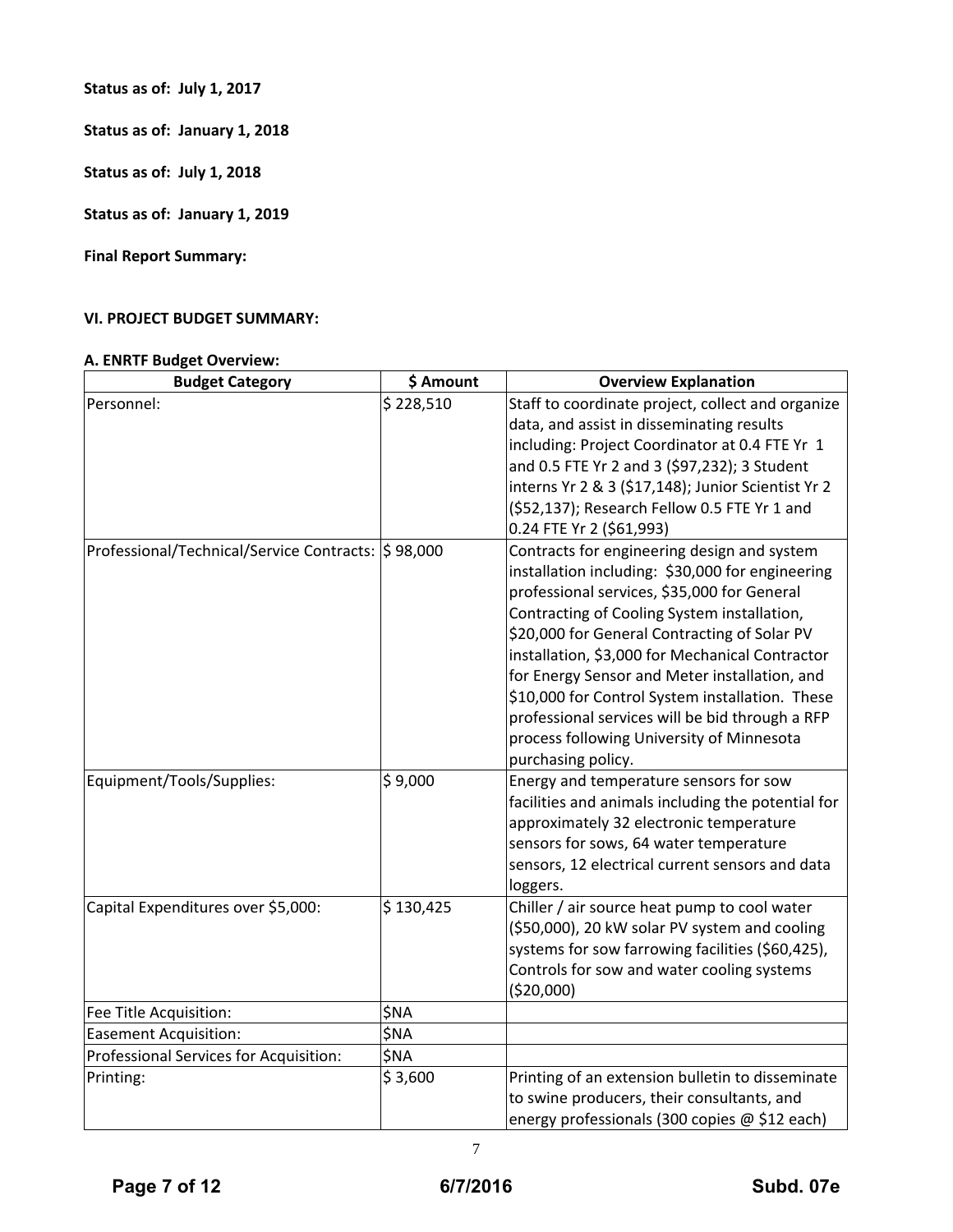| Travel Expenses in MN: | \$ 5,465                              | Travel from Saint Paul to Morris to setup       |
|------------------------|---------------------------------------|-------------------------------------------------|
|                        |                                       | experiments and to collect data (10 trips, 330  |
|                        |                                       | miles each, \$.565/mi). Travel to regional, in- |
|                        |                                       | state swine producer meetings to disseminate    |
|                        |                                       | results (At least nine total trips @ \$400 each |
|                        |                                       | including mileage, room, and meals).            |
|                        | <b>TOTAL ENRTF BUDGET: \$ 475,000</b> |                                                 |

## **Explanation of Use of Classified Staff:** N/A

## **Explanation of Capital Expenditures Greater Than \$5,000:**

The University of Minnesota West Central Research and Outreach will purchase a 20 kW solar photovoltaic system (\$60,425) which will produce electricity for the on‐site sow farrowing facility. Energy production, availability, and other variables important to economic feasibility will be measured. In addition, the solar PV system will be used to power sow cooling systems including a chiller / heat pump. The chiller / heat pump will be installed within the sow farrowing system and produce chilled water for the sow cooling pads and chilled drinking water. The cooling system will cost approximately \$50,000. The sow cooling systems will need dynamic control capabilities to measure and adjust temperature so a control system will be purchased (\$20,000). Funding for installation of these components is included in the Contract budget line.

## **Number of Full‐time Equivalents (FTE) Directly Funded with this ENRTF Appropriation:**

Averages 1.2 FTE per year over three years. Cumulative FTE 3.64

# **Number of Full‐time Equivalents (FTE) Estimated to Be Funded through Contracts with this ENRTF Appropriation:** Approximately 2.4 FTE total (year 1).

| <b>Source of Funds</b>                      | \$ Amount<br>Proposed | \$ Amount<br>Spent | Use of Other Funds                                                                                                          |
|---------------------------------------------|-----------------------|--------------------|-----------------------------------------------------------------------------------------------------------------------------|
| Non-state                                   |                       |                    |                                                                                                                             |
| U of MN Indirect Cost Recovery<br>/ In-kind | \$123,019             | \$                 | Indirect costs associated with normal<br>operation of the University of<br>Minnesota will be used as in-kind cost<br>share. |
| <b>State</b>                                |                       |                    |                                                                                                                             |
|                                             |                       |                    |                                                                                                                             |
| <b>TOTAL OTHER FUNDS:</b>                   | \$123,019             |                    |                                                                                                                             |

### **B. Other Funds:**

## **VII. PROJECT STRATEGY:**

## **A. Project Partners:**

Dr. Lee Johnston, U of MN WCROC Director of Operations and Swine Scientist, will serve as the principle investigator and project manager. He will be responsible for all reports and deliverables. Dr. Kevin Janni (U of MN Agricultural Engineer) will be a co‐investigator and provide guidance on cooling system designs and testing in the swine facilities. He will also participate in the outreach activities. Mike Reese (WCROC Renewable Energy Director) will serve as a co-investigator and assist in the design, installation, testing, and control strategies of the solar energy portions of the cooling systems. He will also assist in coordinating with other ongoing energy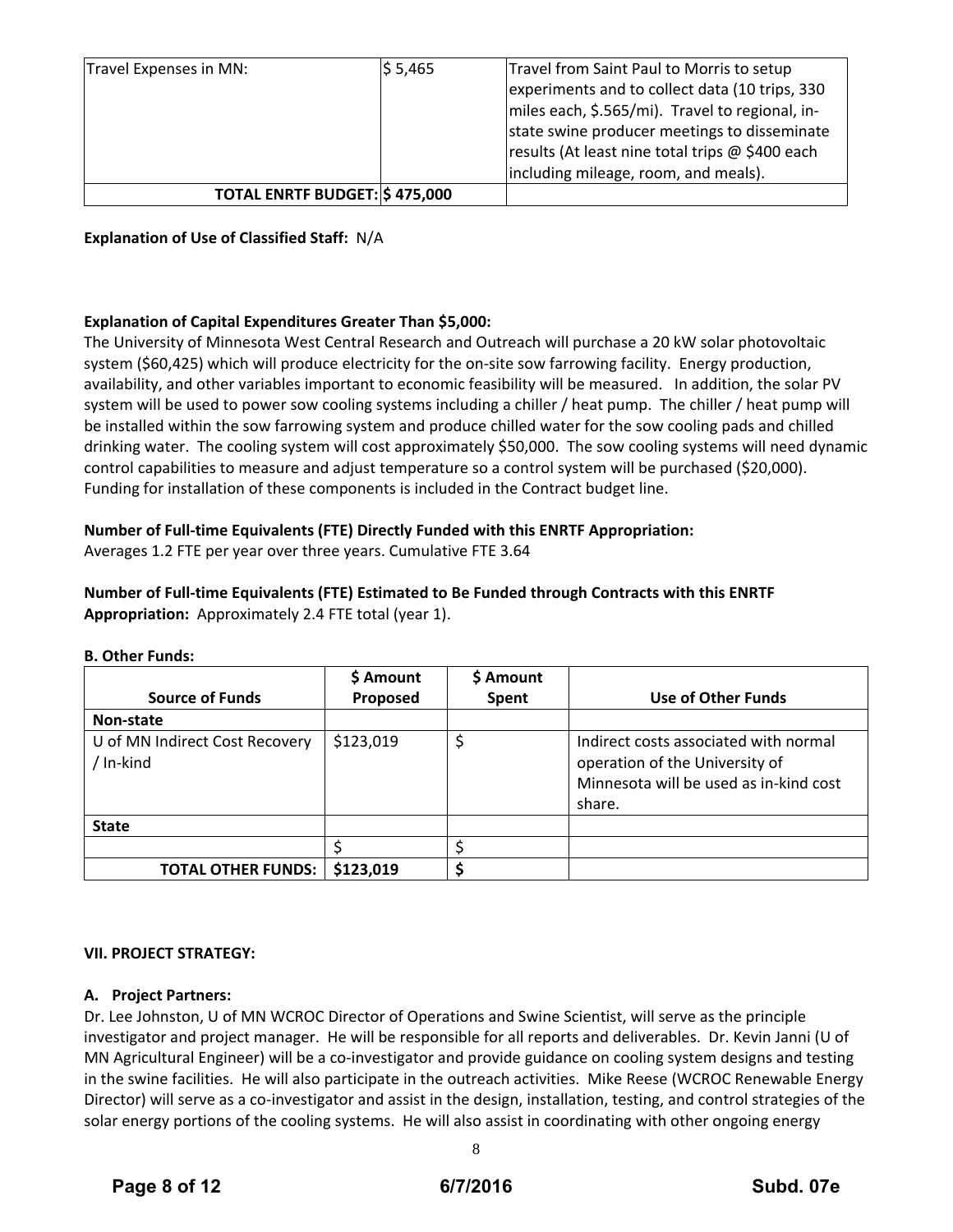projects at WCROC and help disseminate results. An engineering firm will be solicited through a RFP and will provide consulting services for designing, commissioning, and control strategies. An agricultural economist (yet to be named) will assist in the economic analysis of the solar systems.

## **B. Project Impact and Long‐term Strategy:**

The WCROC has a 10‐year strategic plan to reduce consumption of fossil fuel and reduce the carbon and environmental footprint within production agriculture. This proposal builds upon current projects including 2014 ENTRF funding for the solar PV system on the WCROC grow‐finish swine facility, energy audit, and modeling (\$500,000). Long‐term funding will continue to be sought to research alternatives to fossil energy within all agricultural crop and livestock enterprises through federal, state, and stakeholder groups.

### **C. Funding History:**

| <b>Funding Source and Use of Funds</b>                       | <b>Funding Timeframe</b>  | \$ Amount |
|--------------------------------------------------------------|---------------------------|-----------|
| 2014 ENTRF - Phase 1 - "Transitioning Minnesota Farms to     | July 2014 to June 2017    | \$500,000 |
| Clean Energy" to audit energy consumption in conventional    |                           |           |
| swine production facilities, model optimal clean energy      |                           |           |
| systems, and evaluate performance                            |                           |           |
| University of Minnesota College of Food, Agricultural, and   | July 1, 2013 to June 2015 | \$167,061 |
| Natural Resource Sciences for additional research support to |                           |           |
| develop and evaluate clean energy systems for agricultural   |                           |           |
| production systems including crop (feed), dairy, and swine   |                           |           |
| production                                                   |                           |           |
| University of Minnesota Initiative for Renewable Energy and  | Through January 2016      | \$350,000 |
| the Environment - Establishment of baseline energy           |                           |           |
| consumption of dairy and crop / feed production systems      |                           |           |

## **VIII. FEE TITLE ACQUISITION/CONSERVATION EASEMENT/RESTORATION REQUIREMENTS:** Not applicable

### **IX. VISUAL COMPONENT or MAP(S):**

**Environmental and Natural Resources Trust Fund 2016 Visual Graphics Project Title:** Solar Energy Utilization for Minnesota Swine Farms—Phase 2

Graphics 1. Schematic representation of the energy‐optimized WCROC swine facilities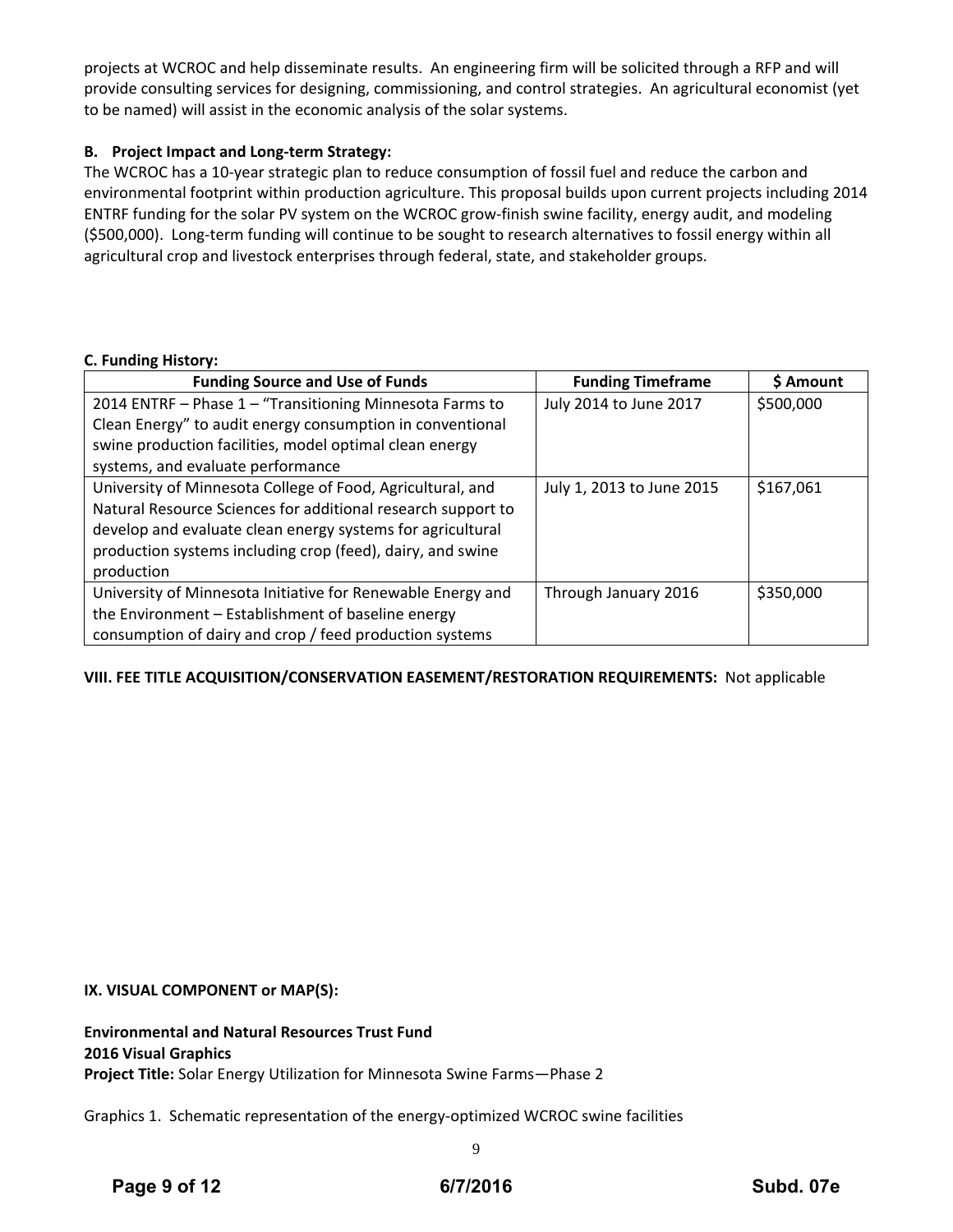

The project team has received past funding from the Environment and Natural Resources Trust Fund to audit energy consumption and install a 27 kW solar photo voltaic system for the WCROC swine facilities. Funding is being requested from LCCMR in this proposal to install a second 20 kW solar photo voltaic system. These two solar electric generation systems will provide electricity for their respective buildings. The primary purpose of this proposal is to develop effective uses for the solar power generated on swine farms. So therefore, additional funding is being requested to evaluate and optimize the local use of the solar energy on Minnesota swine farms by installing electric heating and cooling systems within the facilities. Using novel solar electricpowered heating and cooling systems will enable the increased utilization of locally‐produced renewable energy and have the added potential to lower ventilation rates and thus emissions of odor, greenhouse gases, and dust in exhaust air, reduce water usage, and lower the carbon footprint of Minnesota-produced pork.

## **X. RESEARCH ADDENDUM:** Not applicable

### **XI. REPORTING REQUIREMENTS:**

Periodic work plan status update reports will be submitted no later than January 1, 2017; July 1, 2017; January 1, 2018; July 1, 2018; and January 1, 2019. A final report and associated products will be submitted between June 30 and August 15, 2019.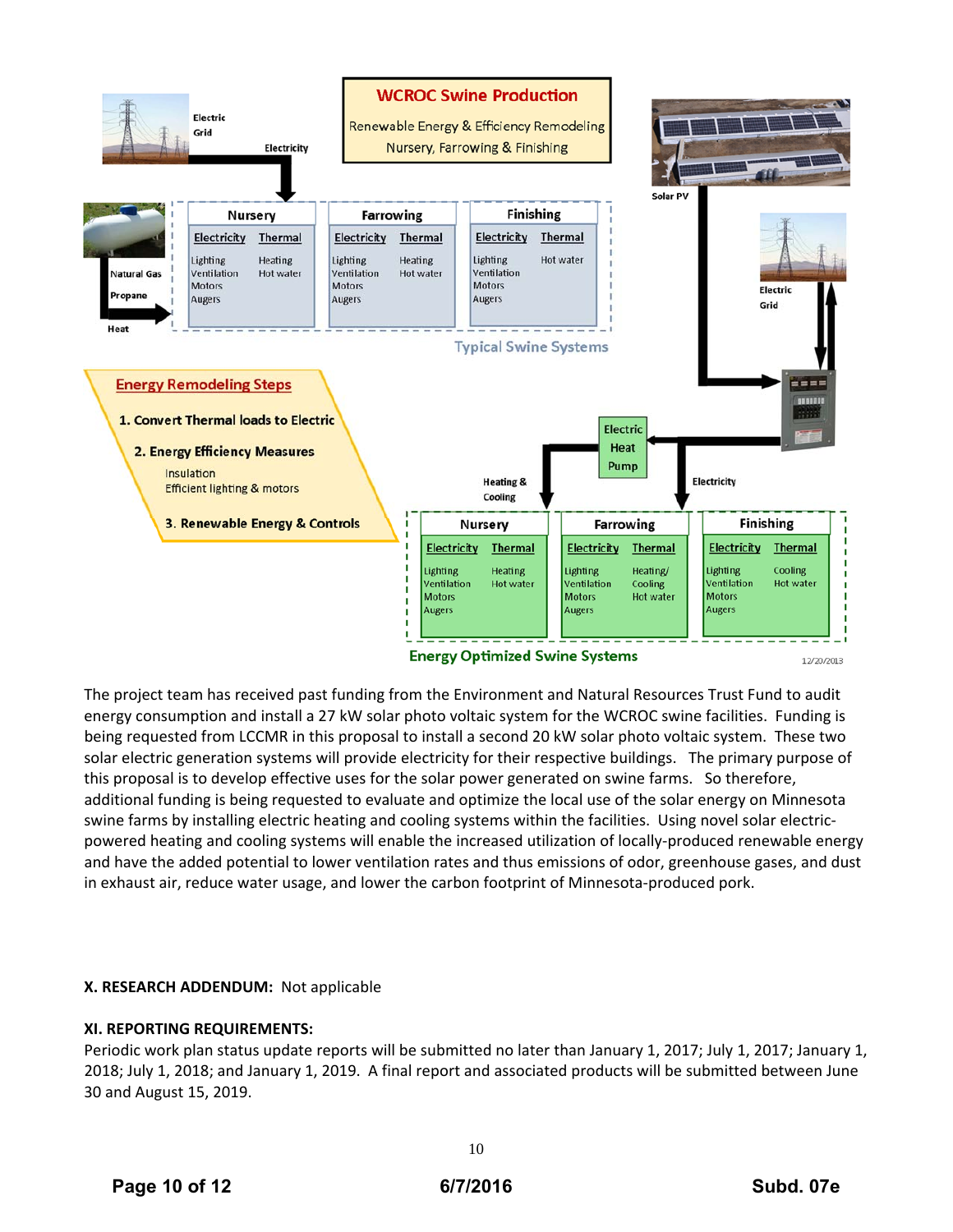### **Environment and Natural Resources Trust FundM.L. 2016 Project Budget**

**Project Title:** Solar Energy Utilization for Minnesota Swine Farms – Phase II **Legal Citation:** M.L. 2016, Chp. 186, Sec. 2, Subd. 07e

**Project Manager:** Lee Johnston

**Organization:** University of Minnesota West Central Research and Outreach Center

**M.L. 2016 ENRTF Appropriation: \$** 475,000

**Project Length and Completion Date:** 3 Years, June 30, 2019

**Date of Report:** May 29, 2016

| ENVIRONMENT AND NATURAL RESOURCES TRUST<br><b>FUND BUDGET</b>                                                                                                                                                                   | <b>Activity 1</b><br><b>Budget</b><br><b>Amount Spent</b>                                                                        | <b>Activity 1</b><br><b>Balance</b> | <b>Activity 2</b><br><b>Budget</b> | <b>Amount Spent</b> | <b>Activity 2</b><br><b>Balance</b> | <b>Activity 3</b><br><b>Budget</b> | <b>Amount Spent</b> | <b>Activity 3</b><br><b>Balance</b> | <b>TOTAL</b><br><b>BUDGET</b> | <b>TOTAL</b><br><b>BALANCE</b> |
|---------------------------------------------------------------------------------------------------------------------------------------------------------------------------------------------------------------------------------|----------------------------------------------------------------------------------------------------------------------------------|-------------------------------------|------------------------------------|---------------------|-------------------------------------|------------------------------------|---------------------|-------------------------------------|-------------------------------|--------------------------------|
| <b>BUDGET ITEM</b>                                                                                                                                                                                                              | Install/ evaluate solar PV & sow cooling<br>Install/ evaluate chilled sow drinking water<br>Perform economic analysis & outreach |                                     |                                    |                     |                                     |                                    |                     |                                     |                               |                                |
| <b>Personnel (Wages and Benefits)</b>                                                                                                                                                                                           | \$86,502                                                                                                                         | \$86,502                            | \$86,502                           |                     | \$86,502                            | \$55,506                           |                     | \$55,506                            | \$228,510                     | \$228,510                      |
| Eric Buchanan, Project Coordinator: \$97,232 (.4 FTE Yr 1, .5<br>FTE Yrs 2 & 3) 72.6 % Salary and 27.4% Fringe Rate                                                                                                             |                                                                                                                                  |                                     |                                    |                     |                                     |                                    |                     |                                     |                               |                                |
| Junior Scientist, Technician for data collection, system<br>testing: \$52,137 (1 FTE Yr 2) 72.6 % Salary and 27.4%<br><b>Fringe Rate</b>                                                                                        |                                                                                                                                  |                                     |                                    |                     |                                     |                                    |                     |                                     |                               |                                |
| Brian Hetchler, Research Fellow, Facilility data collection and<br>testing: \$61,993 (.5 FTE Yr 1, .24 FTE Yr 2) 72.6% salary<br>and 27.4% Fringe Rate                                                                          |                                                                                                                                  |                                     |                                    |                     |                                     |                                    |                     |                                     |                               |                                |
| Undergrad Student Interns to evaluate Clean Energy<br>Technology for MN Swine Farms as well as help with<br>Economic Analysis: \$17,148 (2 summer interns in Yr 2 & 1<br>summer intern in Yr 3) 100 % Salary and 0% Fringe Rate |                                                                                                                                  |                                     |                                    |                     |                                     |                                    |                     |                                     |                               |                                |
| <b>Professional/Technical/Service Contracts</b>                                                                                                                                                                                 |                                                                                                                                  |                                     |                                    |                     |                                     |                                    |                     |                                     |                               |                                |
| AKF Engineering (or equivalent firm) - Professional design<br>and commissioning engineering services. AKF Engineering<br>is working on past phases. Contracts will be bid /awarded<br>based on U of MN purchasing policy.       | \$22,000                                                                                                                         | \$22,000                            | \$8,000                            |                     | \$8,000                             |                                    |                     |                                     | $\sqrt{$30,000}$              | \$30,000                       |
| General Contractor TBD - Installation of Cooling Systems.<br>Contracts will be bid /awarded based on U of MN purchasing<br>policy.                                                                                              | \$20,000                                                                                                                         | \$20,000                            | \$15,000                           |                     | \$15,000                            |                                    |                     |                                     | \$35,000                      | \$35,000                       |
| General Contractor TBD - Installation of Solar PV Systems<br>Contracts will be bid /awarded based on U of MN purchasing<br>policy.                                                                                              | \$20,000                                                                                                                         | \$20,000                            |                                    |                     |                                     |                                    |                     |                                     | \$20,000                      | \$20,000                       |
| Mechanical Contractor TBD - Installation of energy and temp<br>meters / sensors. Contracts will be bid /awarded based on U<br>of MN purchasing policy.                                                                          | \$1,500                                                                                                                          | \$1,500                             | \$1,500                            |                     | \$1,500                             |                                    |                     |                                     | \$3,000                       | \$3,000                        |
| Mechanical Contractor TBD - Installation of control<br>systems in swine facilities. Contracts will be bid<br>/awarded based on U of MN purchasing policy.                                                                       | \$7,000                                                                                                                          | \$7,000                             | \$3,000                            |                     | \$3,000                             |                                    |                     |                                     | \$10,000                      | \$10,000                       |
| <b>Equipment/Tools/Supplies</b>                                                                                                                                                                                                 |                                                                                                                                  |                                     |                                    |                     |                                     |                                    |                     |                                     |                               |                                |
| Sensors and Meters - For measurement of energy<br>consumption and temperature in swine facilities and in<br>animals (temperature only).                                                                                         | \$4,500                                                                                                                          | \$4,500                             | \$4,500                            |                     | \$4,500                             |                                    |                     |                                     | \$9,000                       | \$9,000                        |
| Page 11 of 12                                                                                                                                                                                                                   |                                                                                                                                  |                                     | 6/7/2016                           |                     |                                     |                                    |                     |                                     |                               | Subd. 07e                      |